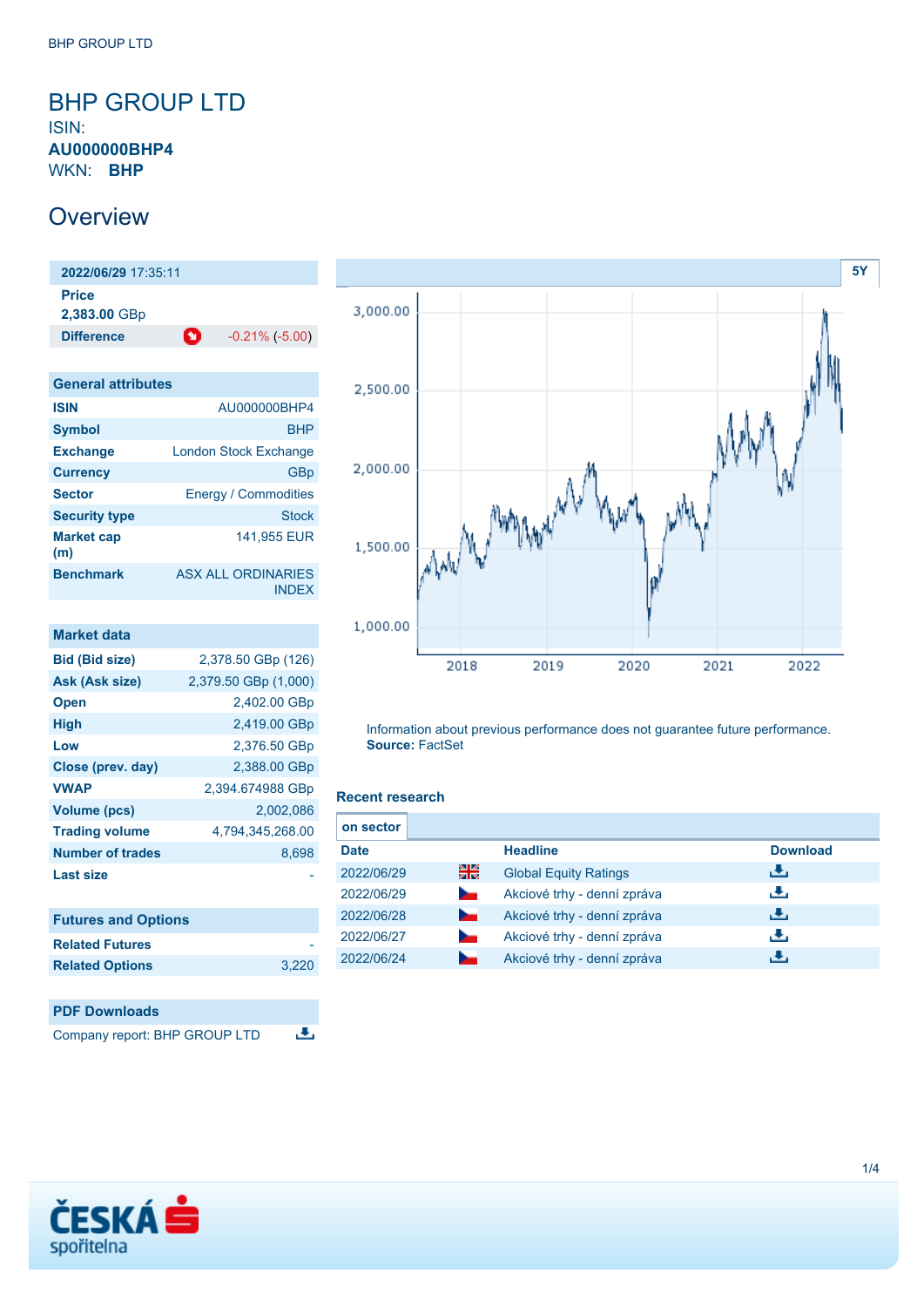# Details

**2022/06/29** 17:35:11 **Price**

**2,383.00** GBp

**Difference C** -0.21% (-5.00)

**General attributes ISIN** AU000000BHP4 **Symbol** BHP **Exchange** London Stock Exchange **Currency** GBp **Sector** Energy / Commodities **Security type Stock Stock Market cap (m)** 141,955 EUR **Benchmark** ASX ALL ORDINARIES INDEX

| Market data             |                      |
|-------------------------|----------------------|
| <b>Bid (Bid size)</b>   | 2,378.50 GBp (126)   |
| Ask (Ask size)          | 2,379.50 GBp (1,000) |
| <b>Open</b>             | 2,402.00 GBp         |
| <b>High</b>             | 2,419.00 GBp         |
| Low                     | 2,376.50 GBp         |
| Close (prev. day)       | 2,388.00 GBp         |
| <b>VWAP</b>             | 2,394.674988 GBp     |
| <b>Volume (pcs)</b>     | 2.002.086            |
| <b>Trading volume</b>   | 4,794,345,268.00     |
| <b>Number of trades</b> | 8,698                |
| Last size               |                      |

| <b>Performance and Risk</b> |           |           |           |  |
|-----------------------------|-----------|-----------|-----------|--|
|                             | 6m        | 1Y        | <b>3Y</b> |  |
| <b>Perf</b> (%)             | $+7.95%$  | $+10.73%$ | $+18.26%$ |  |
| Perf (abs.)                 | $+175.50$ | $+231.00$ | $+368.00$ |  |
| <b>Beta</b>                 | 1.11      | 1.22      | 1.09      |  |
| <b>Volatility</b>           | 40.97     | 36.35     | 38.42     |  |



Information about previous performance does not guarantee future performance. **Source:** FactSet

| <b>Price data</b>                                           |                           |
|-------------------------------------------------------------|---------------------------|
| $\emptyset$ price 5 days   $\emptyset$ volume 5 days (pcs.) | 2,328.60 GBp (2,218,326)  |
| Ø price 30 days   Ø volume 30 days (pcs.)                   | 2,503.17 GBp (2,351,696)  |
| Ø price 100 days   Ø volume 100 days (pcs.)                 | 2,627.31 GBp (3,427,998)  |
| Ø price 250 days   Ø volume 250 days (pcs.)                 | 2,327.19 GBp (5,386,828)  |
| <b>YTD High   date</b>                                      | 3,040.00 GBp (2022/04/01) |
| <b>YTD Low   date</b>                                       | 2,187.00 GBp (2022/01/04) |
| 52 Weeks High   date                                        | 3,040.00 GBp (2022/04/01) |
| 52 Weeks Low   date                                         | 1,774.56 GBp (2021/09/20) |

## **All listings for BHP GROUP LTD**

| ີ                         |                |                   |                             |                                 |                            |
|---------------------------|----------------|-------------------|-----------------------------|---------------------------------|----------------------------|
| Exchange $\Box$           | <b>Date</b>    | <b>Time Price</b> |                             | <b>Trading volume</b><br>(mio.) | <b>Number of</b><br>trades |
| Tradegate                 | 2022/<br>06/29 |                   | 21:10 28.03 EUR             | 0.57                            | 102                        |
| <b>Stuttgart</b>          | 2022/<br>06/29 |                   | 17:20 27.58 EUR             | 0.10                            | 3                          |
| <b>SIX Swiss Exchange</b> | 2019/<br>06/28 |                   | 17:35 28.00 CHF             | 0.00                            | 1                          |
| <b>Munich</b>             | 2022/<br>06/29 |                   | 08:04 28.10 EUR             | 0.00                            | 1                          |
| <b>London Stock</b>       | 2022/          |                   | 17:35 2,383.00 GBp 4,794.35 |                                 | 8,698                      |

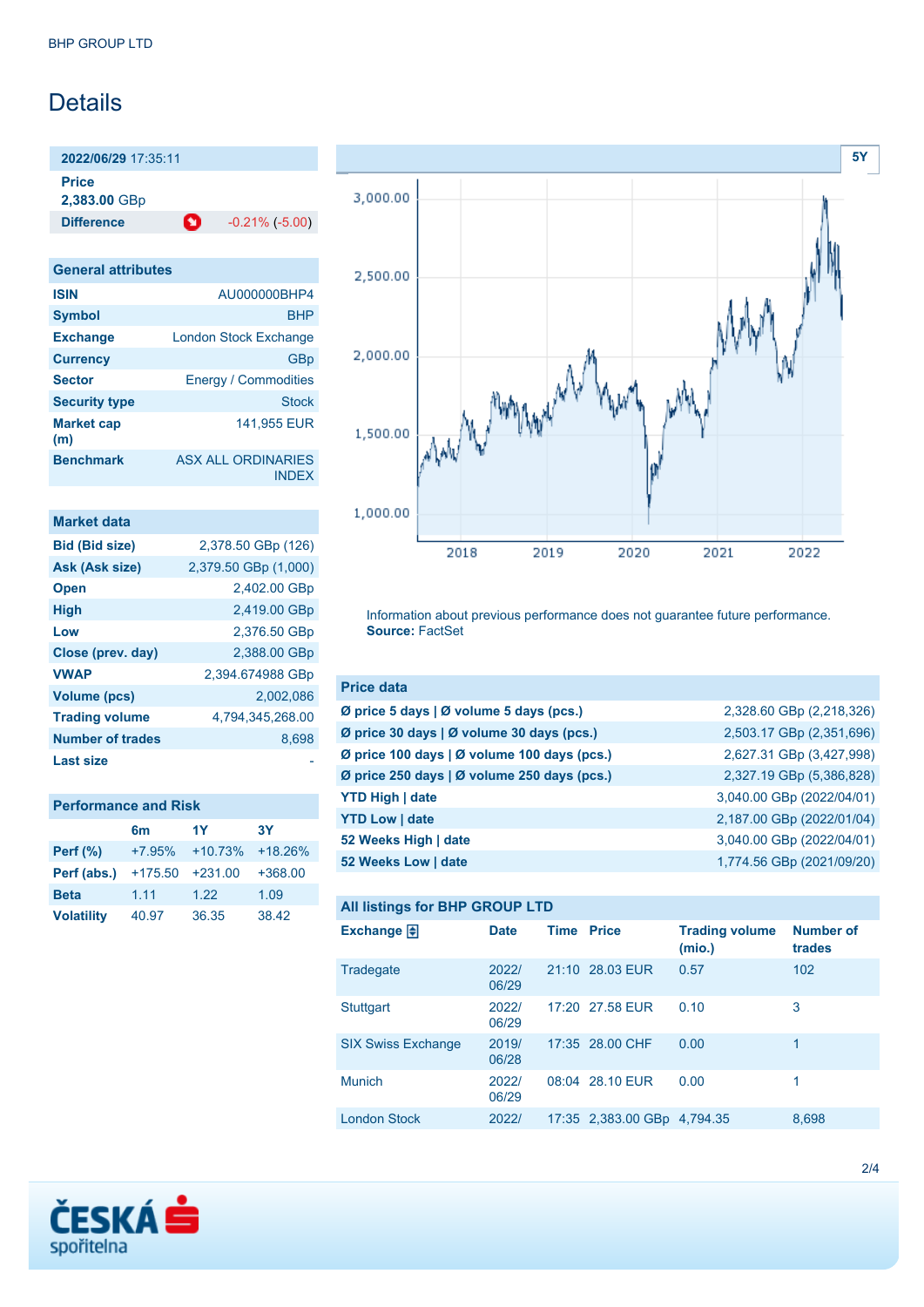| Exchange                                 | 06/29          |       |                  |        |                |
|------------------------------------------|----------------|-------|------------------|--------|----------------|
| Hanover                                  | 2022/<br>06/29 |       | 08:01 28.13 EUR  | 0.00   | 1              |
| Hamburg                                  | 2022/<br>06/29 |       | 17:12 27.785 EUR | 0.00   | $\overline{2}$ |
| Frankfurt                                | 2022/<br>06/29 |       | 16:36 27.74 EUR  | 0.19   | 15             |
| <b>FINRA other OTC</b><br><b>Issues</b>  | 2022/<br>06/29 |       | 18:50 28.88 USD  | 4.46   | 11             |
| <b>Duesseldorf</b>                       | 2022/<br>06/29 |       | 19:30 27.83 EUR  | 0.00   | 13             |
| <b>Berlin</b>                            | 2022/<br>06/29 |       | 08:08 27.90 EUR  | 0.00   | 1              |
| <b>Australian Securities</b><br>Exchange | 2022/<br>06/29 | 08:11 | 42.76 AUD        | 385.72 | 41,211         |